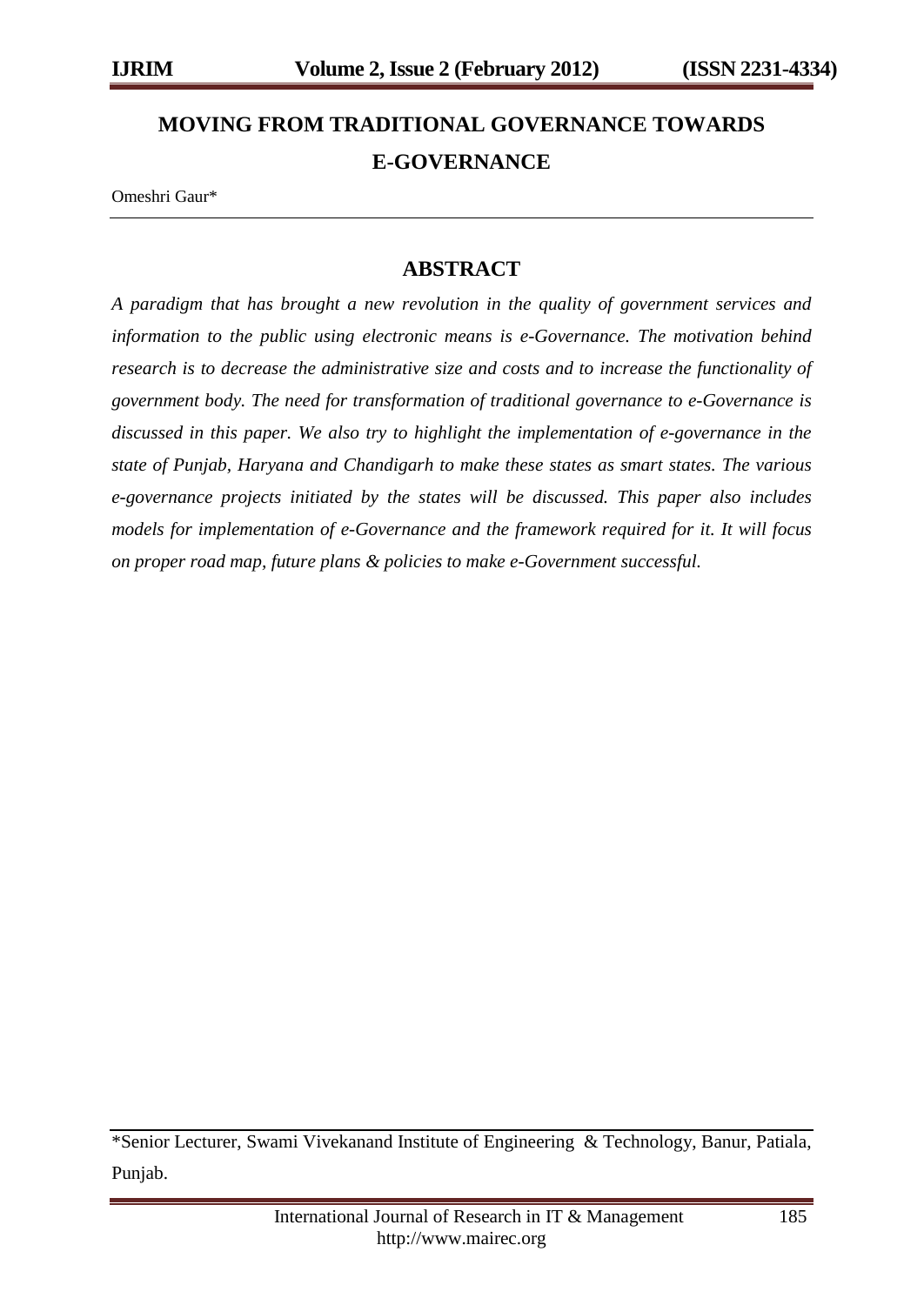#### **INTRODUCTION**

E- governance is the use of a range of *modern information* & *communication technologies* by Government to improve *effectiveness, efficiency*, *service delivery* & to promote *democracy.* E- governance is not only about putting govt. services online: it involves a fundamental change in *the way public services are delivered & managed.* Like city planning, Public records & Physical or information infrastructure management, healthcare, education & property assessment.

Thus the basic policies for democratic governance is to decrease the administrative size and costs and to increase the functionality of government body. This is the *motivation* behind research activities within governments for utilizing them to new methods and technology. The motive of government is to improve public services and strengthen support to public policies. This will lead us to the E-Government concept which is commonly defined as "Continuous and Safe execution of the mutual duties and services between government and citizens in the environment of electronic communication and transaction". Thus E-Government concept can be considered as a proper base of good and efficient governance. It provides a common framework & direction in the implementation of govt. policies :

- The first framework defines the use of IT in decentralization and democratization.
- The second framework describes the limitations and contradictions of technology.
- Third, the socio technical systems approach emphasizes the continuous and two-way interaction of the technology and the organizational–institutional environment.
- The fourth framework describes the theories of global integration.

#### **Architecture of the platform for e-government project**

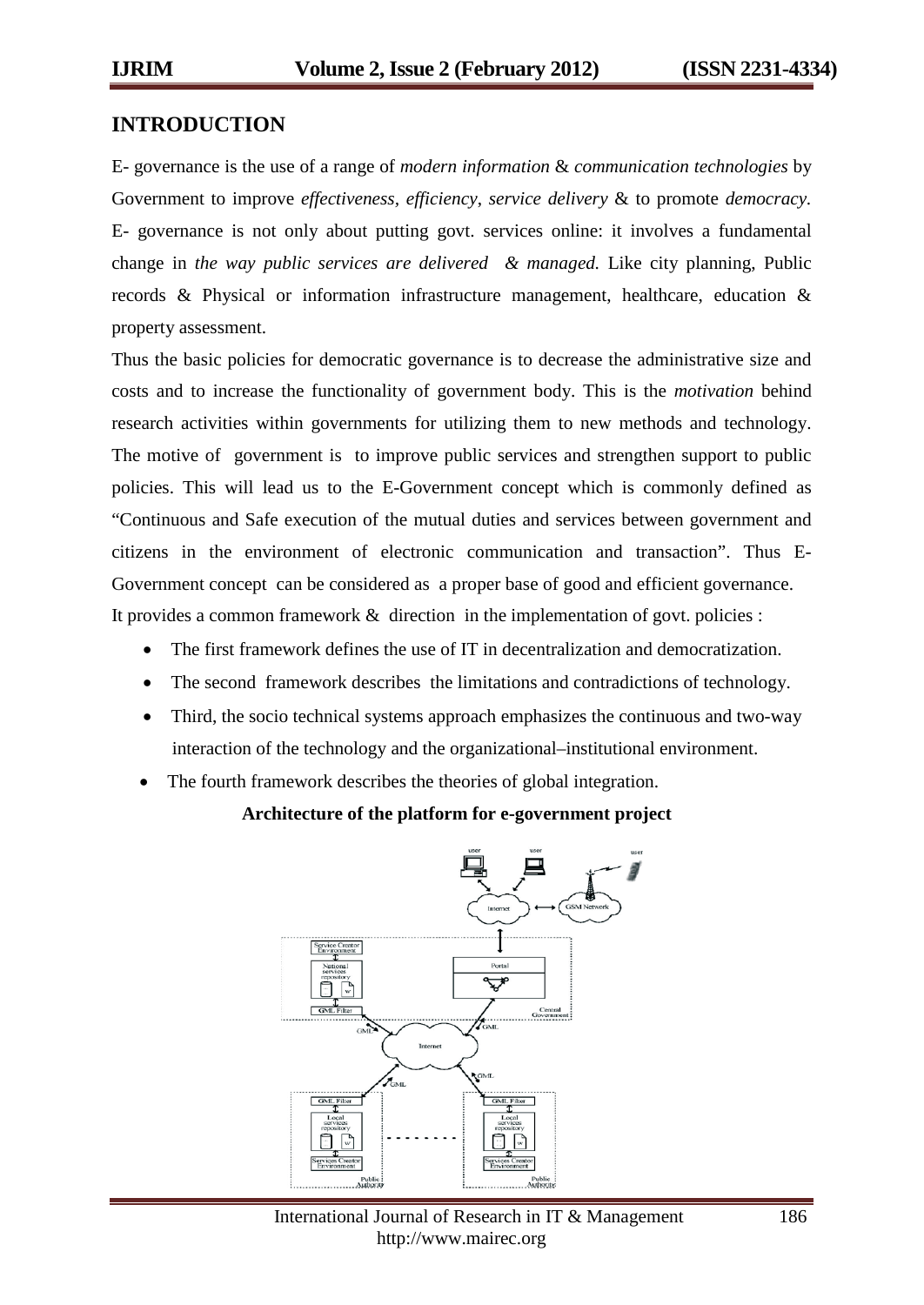As the portal is linked through the Internet and governmental markup language to the national service repository and the local service repositories, users can obtain services from different administrations at various levels in a transparent and integrated manner. If they request information services, they will get the data from the relevant repository; and if they need transaction services, these will be executed in the service runtime environment before the results are send back to the users through the portal.

## **OBJECTIVES**

- Transparency, the right of citizens and businesses to access all types of information and knowledge produced by institutions and administrations.
- Simplify the activities, i.e. the elimination of all types of interactions and burdens not strictly required by law from administrative activities.
- Inclusion and overcoming of the digital divide, the establishment of the right of every citizen, independently from their gender, culture, language, economic, and physical conditions to access and benefit from E-Government services.
- Efficiency and effectiveness of the administrative processes that deliver services to citizens and businesses, in terms of use of resources.

## **THE PRIMARY MODELS OF E-GOVERNMENT ARE**

- G2C–Government to Citizen: This is the best known and fastest growing type of egovernment. It is the online non-commercial interaction between local and central government and private individuals, rather than commercial business sector(G2B).The main goal is making public services and information accessible to all.
- G2B–Government to Business: Specifically intended to facilitate business interaction with government. This area has the greatest potential for urban planning, real estate development, and economic development. It is the online non-commercial interaction between local and central government and the commercial business sector.
- G2G–Government to Government: Probably the least known type of e-government, G2G will greatly improve the interaction among local, state, and federal governments. It is the online non-commercial interaction between government organization, departments, and authorities.

## **MODELS OF E-GOVERNMENT DEVELOPMENT**

First model Layne and Lee 2001, states that e-government projects has four stages of development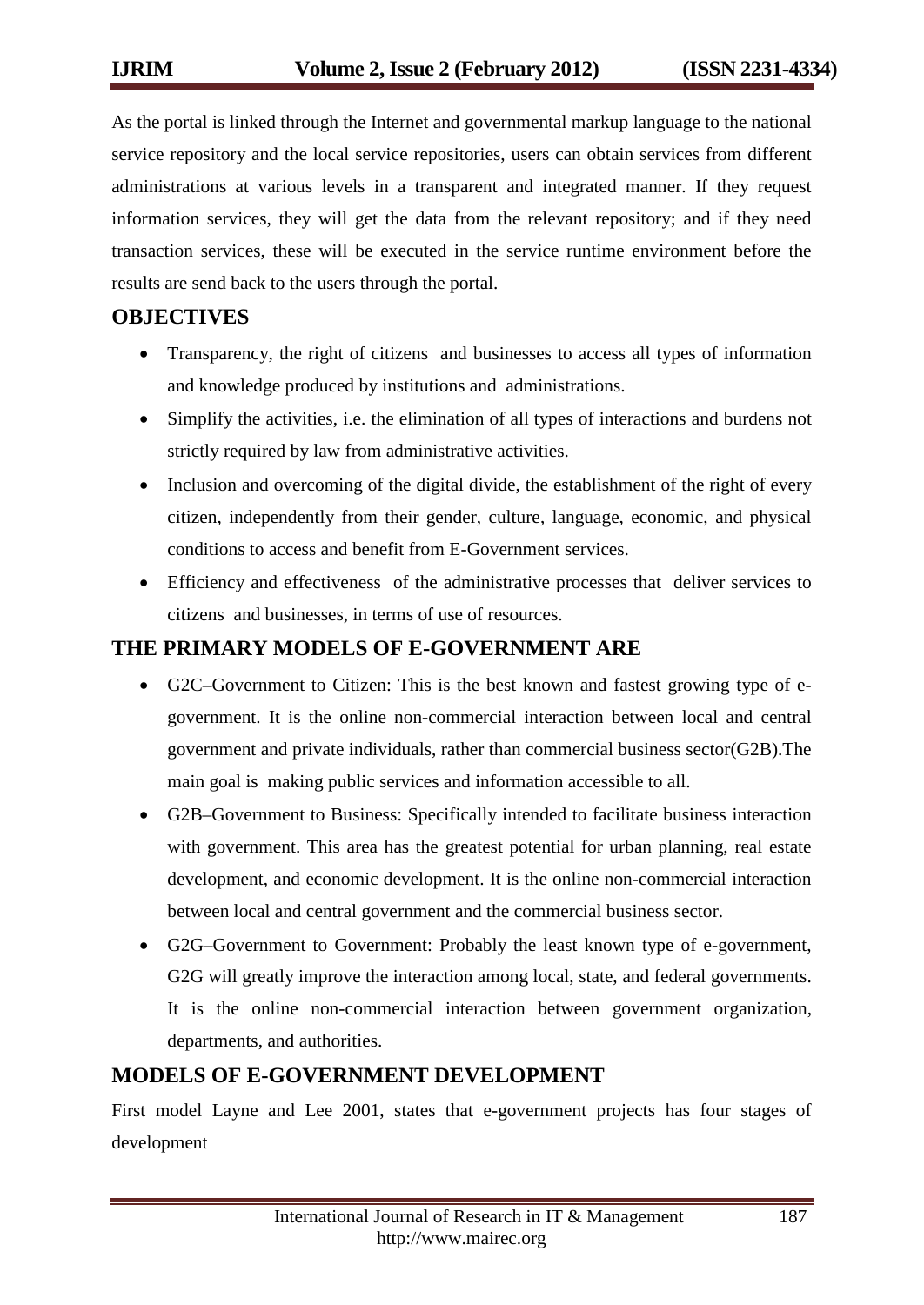- The first stage is cataloguing, providing government information by creating Web sites. At this stage, only one-way communication between the government and the governed is possible.
- The second stage is transaction. This stage can provide online transactions with government agencies. This makes two-way communications possible. The cataloguing and transaction stages focus on creating an electronic interface for government information and services.
- The third stage is the integration of government operations within functional areas in government. Agencies working in the same functional area integrate their online operations. For example, database sharing by the FBI, CIA, and the NSA.
- The final stage is horizontal integration. Different functional areas are integrated within the same electronic system and put to use through a central portal. The last two stages focus on the integration of the provision of e-government activities within the existing governmental structure.

Second model was introduced in a study conducted by the United Nations and the American Society for Public Administration (UN and ASPA 2002). It proposed a five-stage model of development.

- Emerging stage: An official online government presence is established.
- Enhanced stage: The number of government sites increase and become more dynamic.
- Interactive stage: It enables the users to download forms and interact with officials through the Web.
- Transactional stage: Users have the ability to make online payments for transactions.
- Seamless stage: Integration of electronic services across government agencies becomes possible.

## **NATIONAL E-GOVERNANCE PLAN:**

It consists of making all Government services accessible to the common man in his locality, through common service delivery outlets and ensure efficiency, transparency & reliability of such services at affordable costs to realize the basic needs of the common man. The Government has approved the National e-Governance Plan (NeGP), comprising of 27 Mission Mode Projects (MMPs) and 10 components.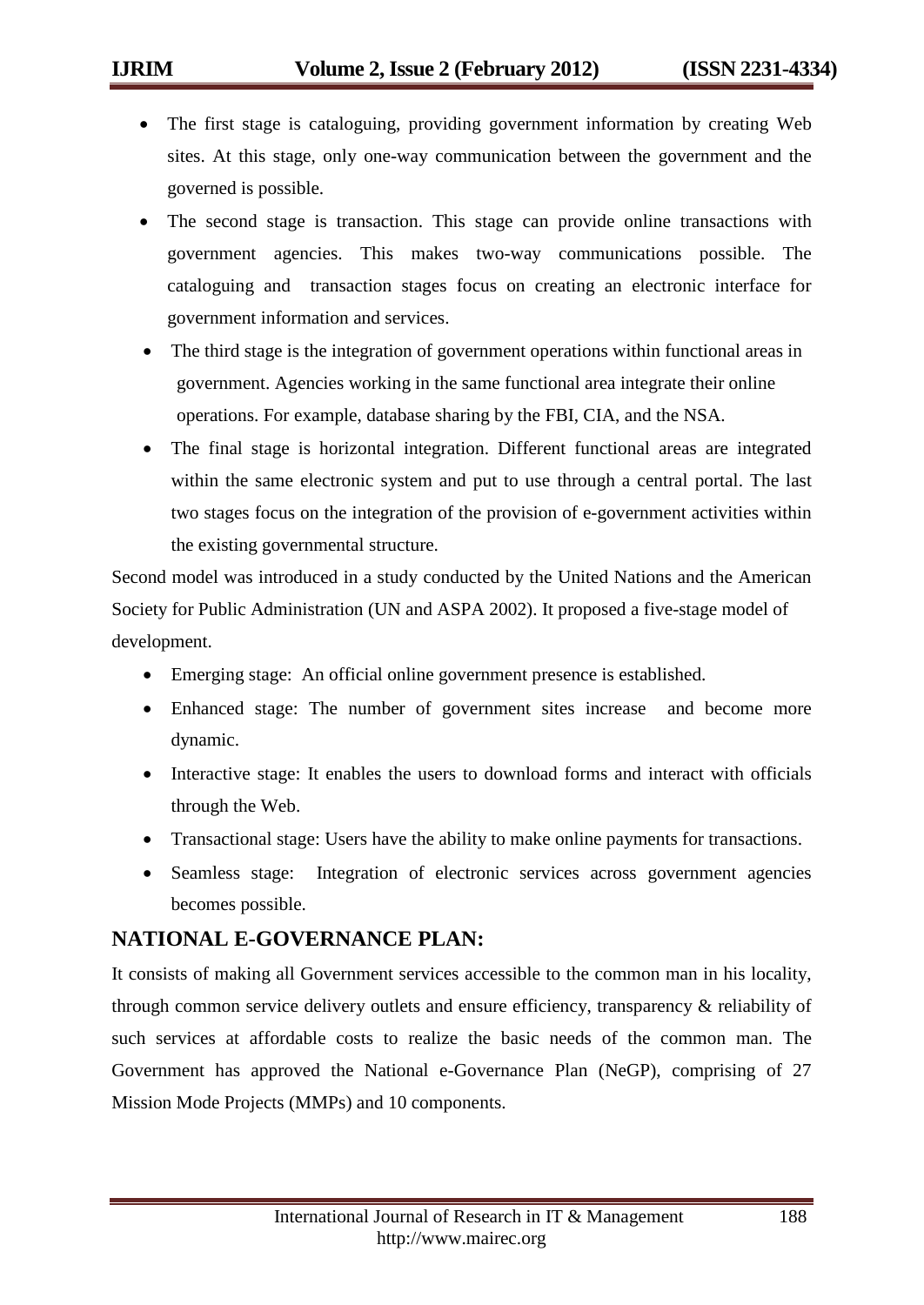**The MCA 21** project is an outcome of the MCA's quest for simplifying forms, making forms e-centric, promoting online transactions, and reaching out to stakeholders in an economy that is growing fast and adjusting to the demands of globalization.

**The Passport Seva Project** is intended to transform the delivery of all passport related services across the country, with accent on process efficiency, citizen focus, employee productivity and system transparency

**E-Office-**This project is aimed at significantly improving the operational efficiency of the Government, by transitioning to a Less Paper Office within next five years. The design this MMP is to achieve work flow automation and knowledge management.

**Banking** – Core Banking Technology for online fund settlement, electronic mass payment system.

**Central Excise** – filing of service tax & excise returns through

**Income Tax** – 19 defined services including e – filing  $\&$  online submission of forms  $\&$ online payment of taxes are being covered. The MMP will include processing, correspondence, Tax accounting and allocation of PAN.

**NIC -** National Portal of India being implemented to provide a single window access to the information and services of the Indian Government at all levels from Central Government to State Government to District Administration and Panchayat for the Citizens .

**DGS&D, Ministry of Commerce and Industry -** To reduce cycle time and cost of procurement, to enhance transparency and efficiency of procurement covering all aspect of procurement from indent of tender-to-tender preparation, bidding, bid evaluation and award of contract with security features

**E Biz Project** implemented by Department of Industry Policy & Promotion (DIPP) for provision of Government to Business (G2B) services to stakeholders. Pilot has been initiated in four states, namely, UP, Maharashtra , Haryana at 1 district in each state. 25 G2B services relating to 14 departments of central, state and local governments would be provided online.

#### **E-governance in Punjab**

The Department of Information Technology (DoIT) has been set up to execute IT policy framework. It was formulated in 2001 to provide citizen-centric governance, and to turn the state into a knowledge society. The e-governance initiatives of the state focus on creating efficient and cost effective government by improving the internal processes of the government through administrative reforms, process re-engineering, modernization and deployment of IT for an efficient, productive, objective and accountable government. Twenty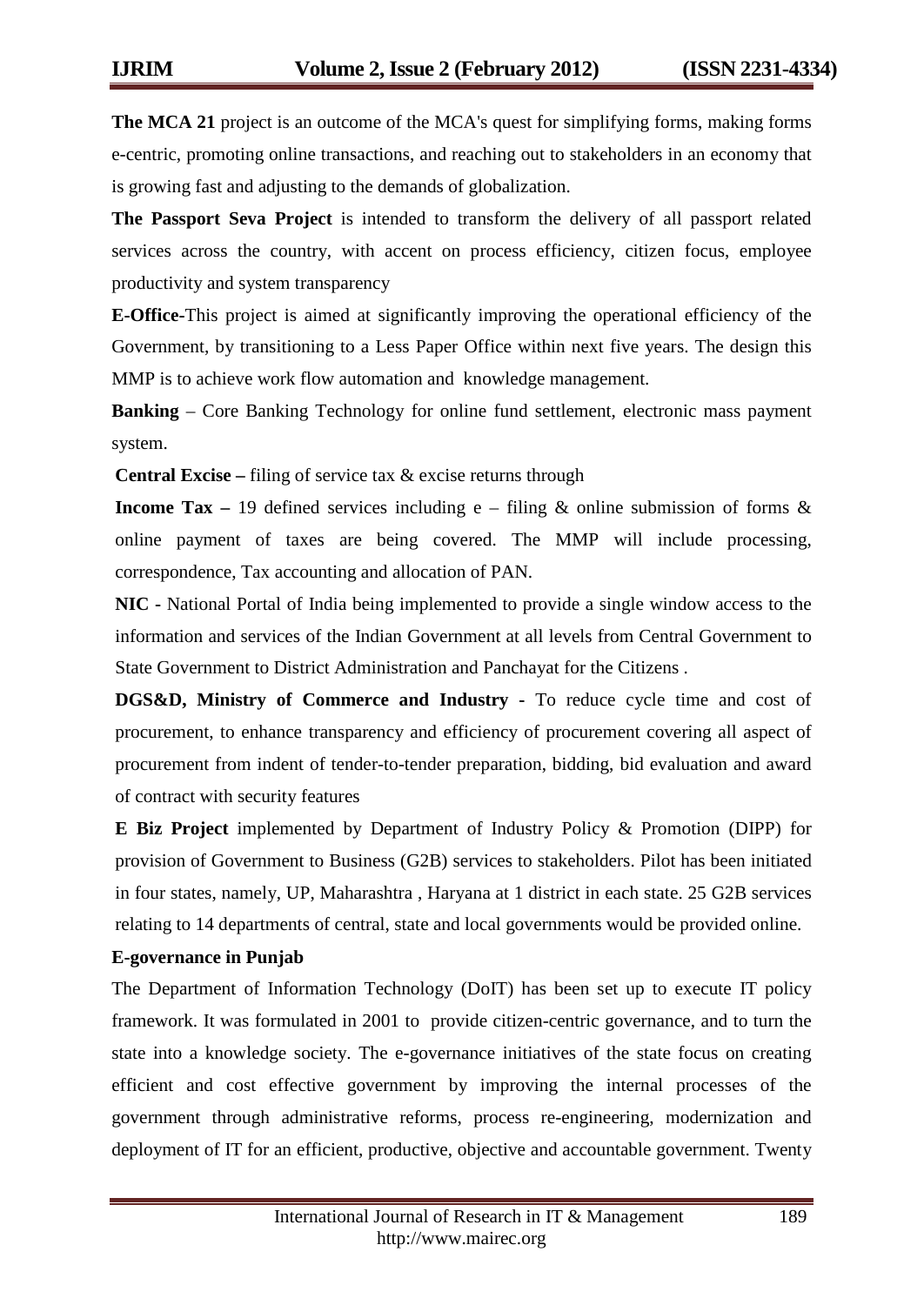Four departments of the State Government had participated in preparation of the Roadmap and they were prioritized into three phases:

**First Phase:** Agriculture, Excise & Taxation, Finance, Health & Family Welfare, Local Government, Revenue, Transport, e-District, Food & Civil Supplies, Secretariat.

**Second Phase:** Education, Home, Information Technology, Labour & Employment, Rural Development & Panchayats, Irrigation & Power, Public Health, Social & Women Welfare & Welfare of Schedule caste & Backward Classes, Industries.

**Third Phase :** Co-operation, Information & Publicity, Planning, PWD B & R, Town & Country Planning, Advocate General, Punjab, Animal Husbandry, Chief Architect, Election, Forest, Governor House, Hospitality, legal remembers, Printing and Stationery, Prosecution & Litigation, Puinjab Vidhan Sabha, Sainik Welfare, Sports, Technical Education & Industrial Training, Tourism & Culture Affairs.

## **FUTURE PLANS IN PUNJAB:**

#### **Punjab State Enterprise Wide Software Solution:**

Punjab State Wide Area Network, State Data Center and the Common Service Center, which are being planned for implementation by the state government to provide:

- File Management System to track a file in any department.
- Document Management System to facilitate centralized file and document numbering and linking incoming Correspondence.
- Knowledge Management System to enable storage and retrieval of knowledge repository.
- Workflow and Organization Model System to define the organization structure of the organization.
- Punjab One Portal for delivery of government services.
- Security and Access Controls to ensure that only the relevant information at the relevant

level is available to relevant users at relevant times.

- Department Specific Applications to cater to processes which are specific to a department only.
- Various MIS Reports critical to the decision making as a part of a Workflow and Document Management System.

**Punjab State Wide Area Network (PAWAN**): Established, to act as IT backbone for all e-Governance applications, with 2 mbps bandwidth. This network would connect the State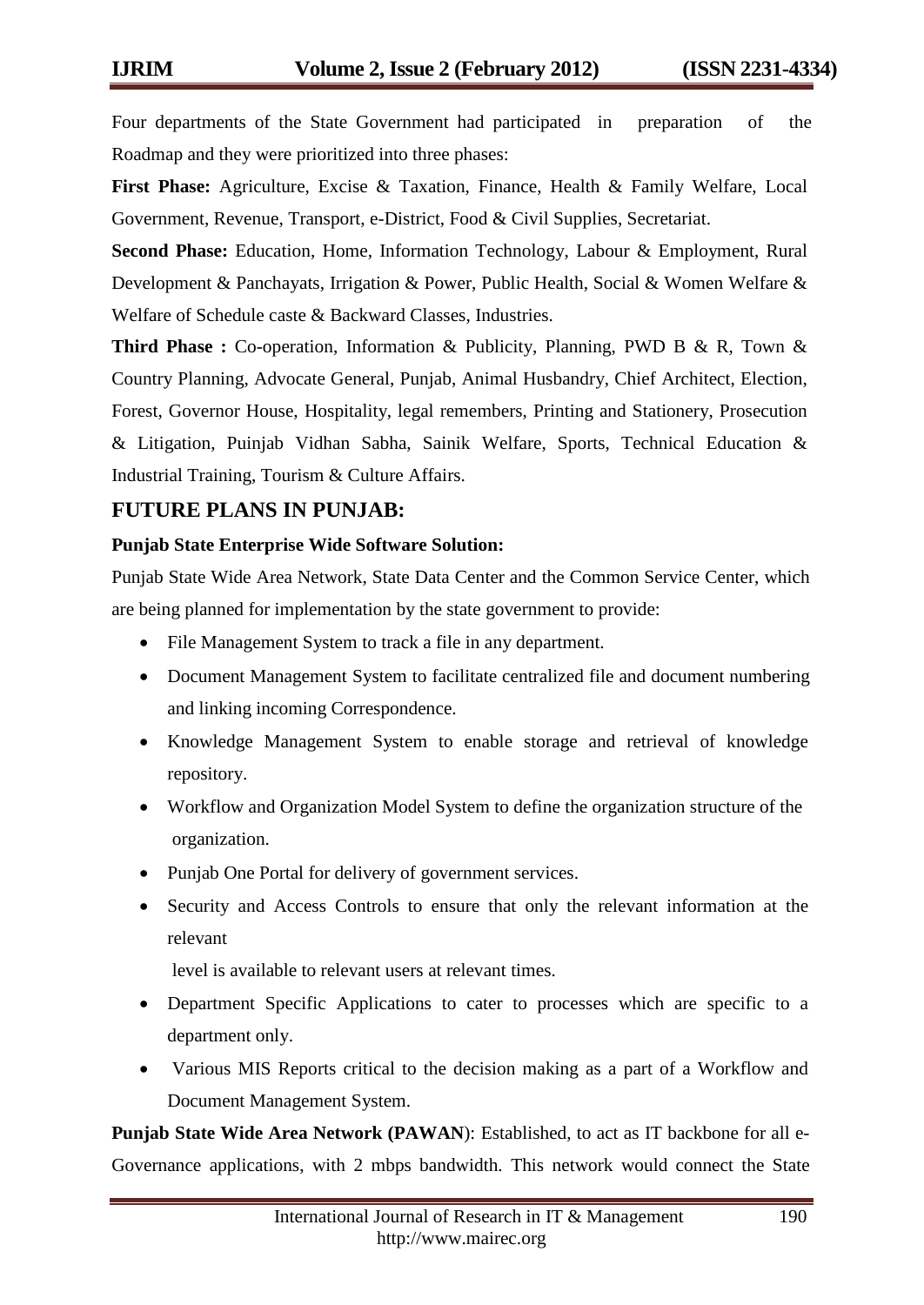Headquarter with three vertical layers for data, voice and video transmission -District, Subdivision and Block All horizontal offices at each vertical layer would be connected to this network through nearest Point of Presence (POP).

**State Data Centre (SDC):** The State Government has been working with Government of India for setting State Data Centre along-with PAWAN with a vision to create a knowledge based society and to provide better public services to its citizens. It is proposed to host various databases at central location to minimize the efforts required to maintain the applications, databases, security and other operational issues at multiple levels.

**Communication Service Centres (CSCs):** Punjab State E-Governance Society (PSEGS) has been appointed as the nodal agency for the on Service Centre Project. Under the Scheme, about 2112 rural CSCs would be set up across Punjab. Each CSC would cater to the service requirement of 6-7 clusters of villages. CSCs for urban areas are also proposed to cater to a large number of business transactions.

**E-procurement:** E-Procurement is a collaborative procurement of goods and services using electronic methods for bringing efficiency and transparency. It ranges from indent preparation, aggregation, tenders, bid evaluation, placing work orders to payments. The state government has decided to sign the MoU with DGS&D to provide E-Procurement platform which shall be used by all state government departments including PWD B&R, Irrigation, Mandi Board, etc.

**Excise** & **Taxation:** The Punjab Government was the first State in the Country to introduce Computerization in the Department of Excise & Taxation based on Value Added Tax (VAT) compliant system. All State barriers, wards and other offices are connected to the central server for on-line capturing, retrieval and cross verification of business records in a real mode. Future plans include integration of check-posts, e-filling of returns, opening of more Bikri Kar Centres for citizen services, etc.

**Integrated Land Management System:** Government of Punjab has already initiated a project to computerize the Registration and Land Records Management to make it transparent .All data would reside at the central server so that such services could be delivered on Internet for the land holders across the globe by ensuring anytime, anywhere services.

**E-district:** E-District project aims to integrate multiple applications, faster processing of public cases\appeals\grievances and redesign the processes for the core services including certificates (Domicile, Income, Marriage, Employment, Caste), social security (Pensions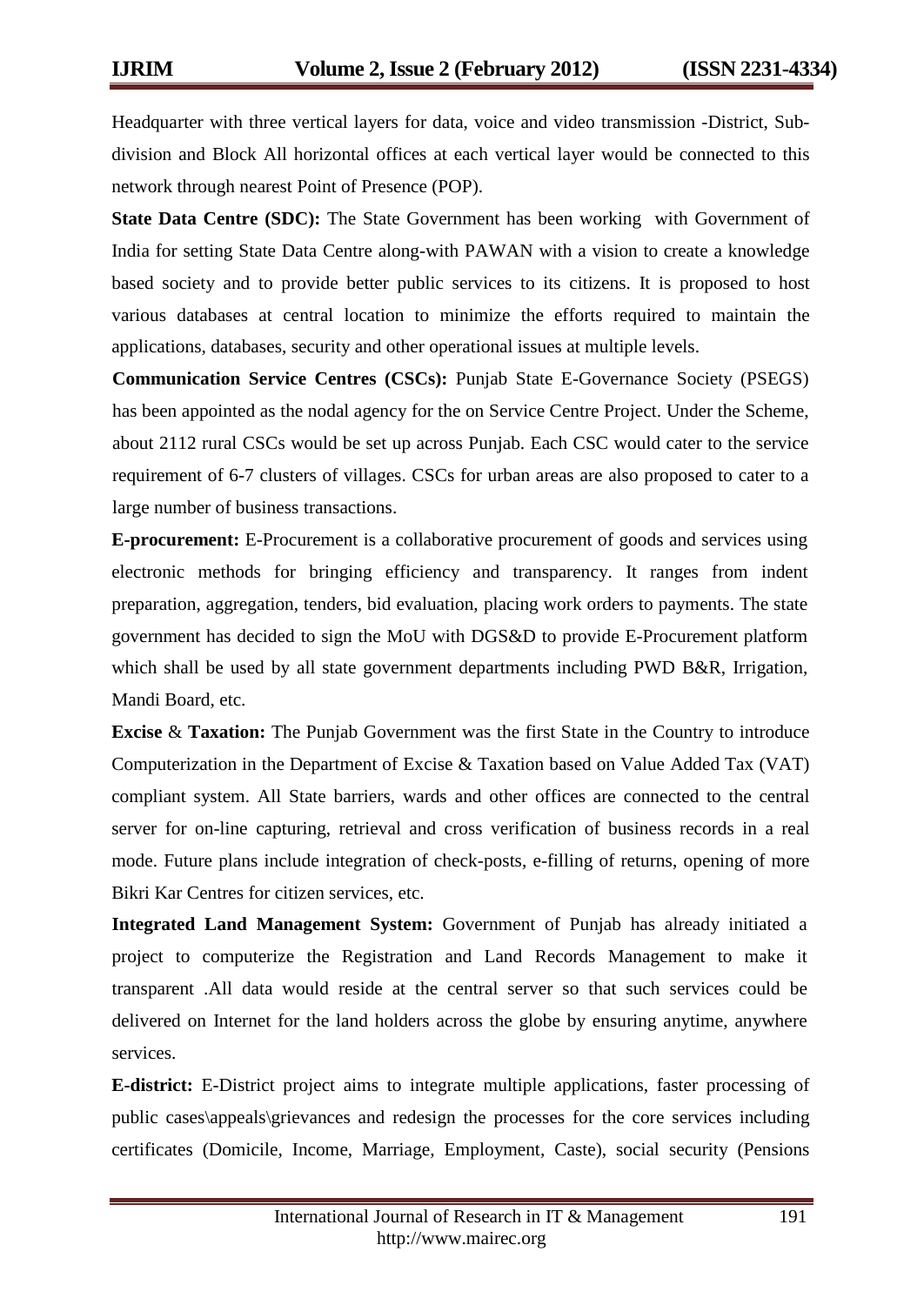(Old age, Widow, Handicap, Destitute), payments), revenue court (Case listing\ adjournment, filing ), government dues and recovery .

**Suwidha:** The project was initiated in August 2002 at Fatehgarh Sahib The State has implemented SUWIDHA project in all districts and sub-divisions to provide citizen services through a common citizen interface so that a citizen does not have to visit different offices for different services. The services provided under this include Issuance and renewal of Bus Passes to Freedom Fighters\ Handicapped person, Pension to old age\widows\disabled persons, character Verification, Issuance of Dependent Certificate, Issuance of Birth\ Death Certificate, Attestation of Affidavit, Issuance\ renewal of Driving License, Passport Services, Arms License Issuance System, Registration of Vehicle, Permission for fairs, Registration of Marriage, Demarcation of Land, etc.

**Transport**: The project aims at computerization of transport department through the standard application software VAHAN for Registration of Certificates of vehicles and SARATHI for Driving Licenses. The district of Ropar has been selected for the pilot project.

**Treasury and accounts management system:** The project aims at implementing the payment module, receipt module, pension module, bank module, etc. The District Treasuries are proposed to be equipped with Interactive Voice Response System (IVRS) through which the DDOs would be able to know the status of the bills. This has not only brought efficiency in the system but has also improved the operation and management (O&M) of State funds in a better way.

**Sukhmani:** Sukhmani (Sukhmani Society for Citizen Services)stands for Smart, Unified, Knowledgeable, Humble/Honest, Moral, Accountable, Novel Initiative. It encompasses reengineering of business processes to create innovative solutions that offer integrated citizen services under one roof. The roadmap is to have Sukhmani as the citizen gateway for over 120 services provided by the government including payment of electricity bills of Punjab State Electricity Board; water/ sewerage bills, House Tax, applications for issuance of birth and death certificates by Municipal Corporation and payment of telephone bills of BSNL, etc. With a view to offer an integrated set of services to the citizens, the Sukhmani Society for Citizen Services is created. It is a district level body that would work under Punjab State E-Governance Society (PSEGS)Punjab.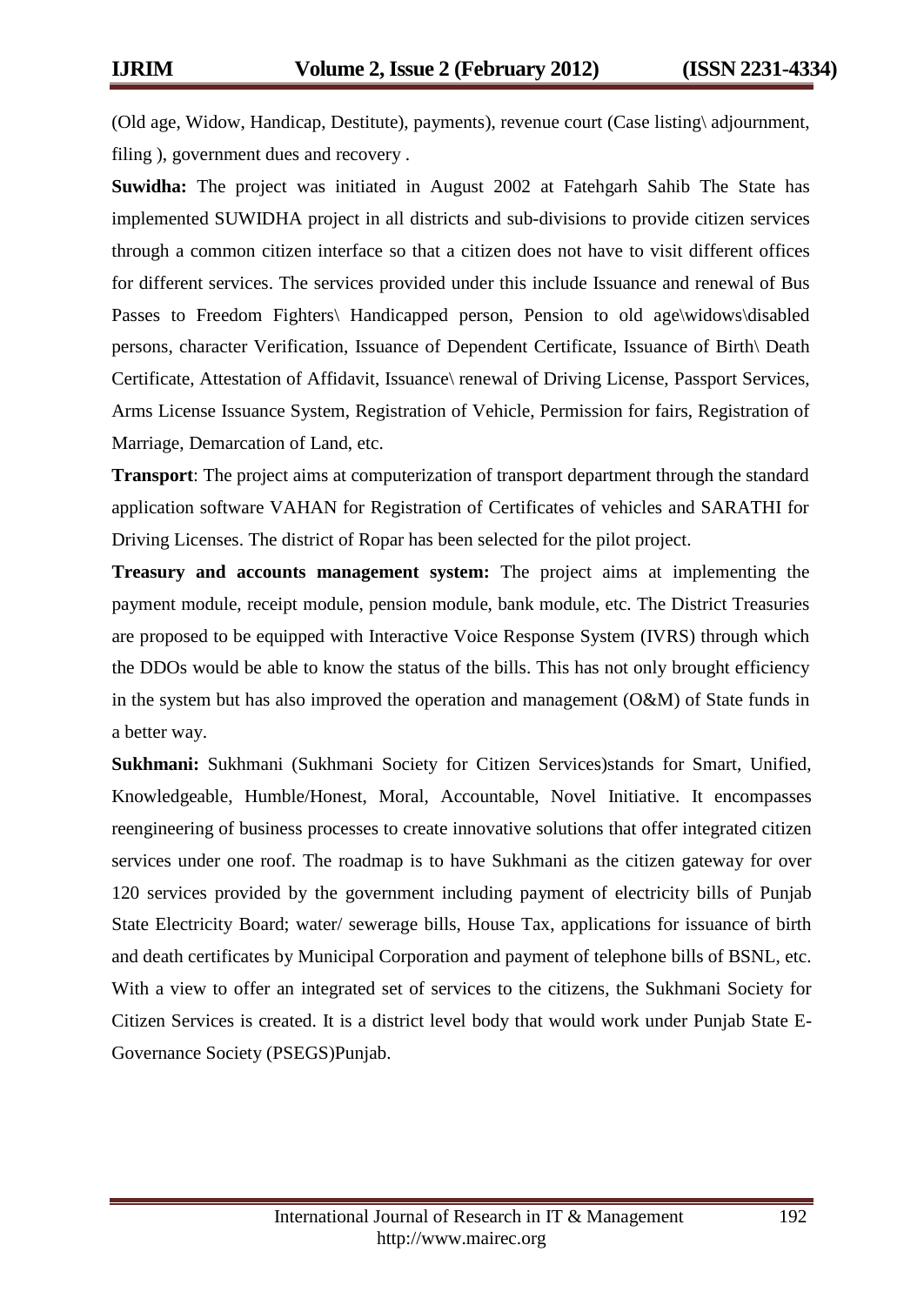## **HARYANA'S FUTURE PLANS IN HARYANA'S**

#### *OTIS (On-line Treasuries Information System)*

The OTIS has provided an efficient, transparent mode of payments clearances, and facilitated faster payment processes, saving people time, and reducing the red tape involved in conducting transactions with banks and state authorities.

#### *HaPPIS (Haryana Pensions Processing and Information System)*

ICT based system "Haryana Pension Processing and Information System (HaPPIS)" has been implemented across the state to improve the public services delivery system and to have better administrative aspects for handling such a large number of citizens . State is providing social security and economical assistance to the old aged, widows and handicapped of the state, in the form of monthly pension. There have been reports of non-disbursement of pension, disbursement to wrong persons, errors in beneficiaries' list and delayed availability of requisite data as and when required.

# *HALRIS (Dynamically Integrated Haryana Land Records Information System & Property Registration)*

The HALRIS system has been implemented for Land Records Computerization in the state. The system has improved the quality of service in Tehsils by reducing the total time taken by the Tehsil staff for registration. Now documents are returned same day to the public earlier sometimes it took weeks/months to get a registered deed. The photographs of witnesses are also taken along with the sellers and buyers on-line. This has reduced the incidents of wrong witnesses, which was very prevalent before the implementation of this system. On-line availability of Updated Nakal of ROR (Record of Right) to the public helps in reduction of litigations and frauds

*e-DISIIA ( Electronic Delivery of Integrated Services of Haryana to All* ) The District level e-DISHA Centres (DLeDCs) in all district mini secretariats in Haryana. These services include issue of various certificates, driving license, vehicle registration, birth and death certificates, passport, and services related to arms licenses etc. By providing a wide spectrum of services at a single place has helped in saving citizens from the trouble of running around various departments.

#### **Conclusion:**

This article shows that it is important to develop such data models and to use appropriate supporting tools to help public administrations creating and delivering electronic administrative services. The development of such as the one presented here will allow the